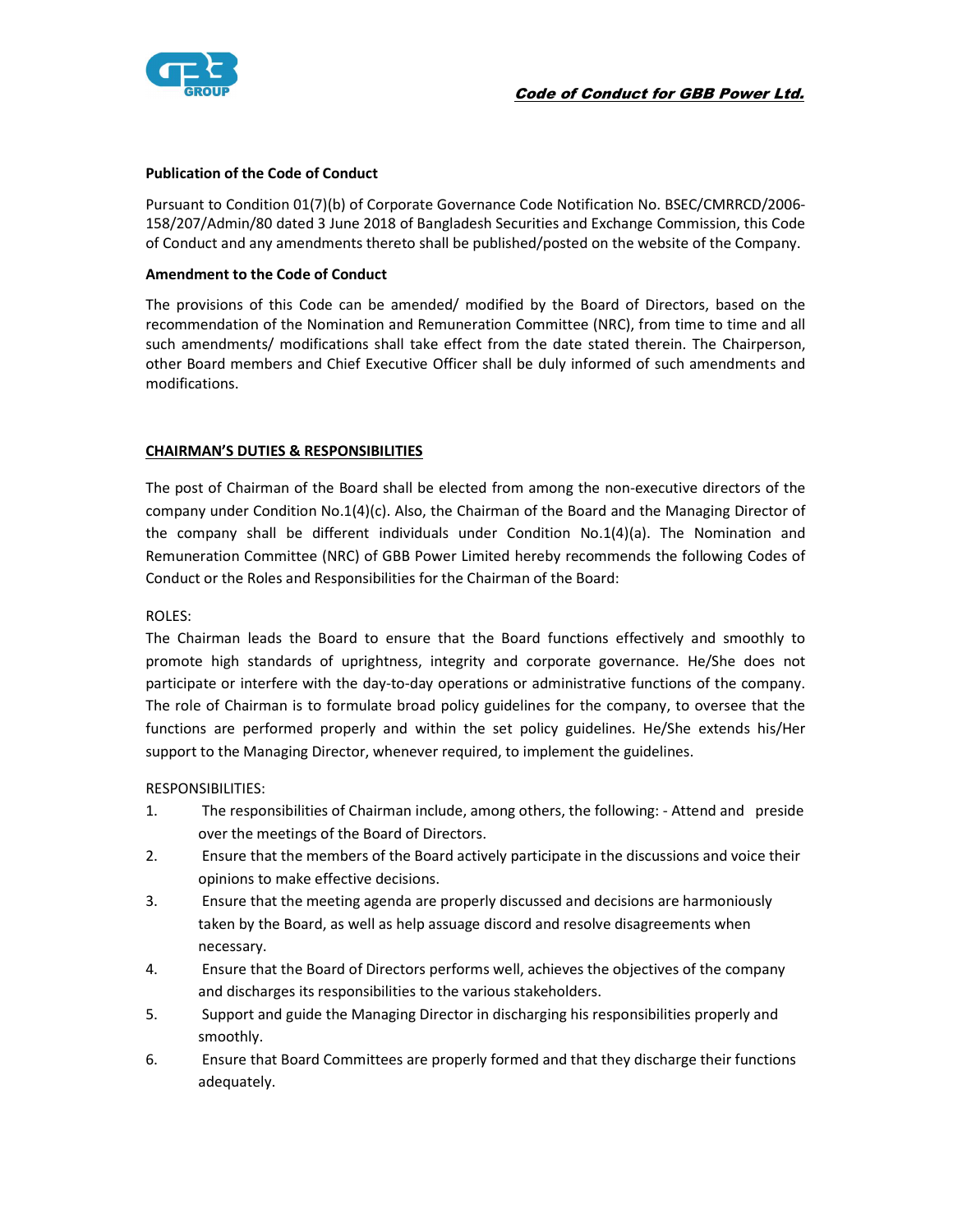

# MANAGING DIRECTOR'S DUTIES & RESPONSIBILITIES

At GBB Power Limited, there is no post of Chief Executive Officer (CEO), as the Managing Director performs the functions of the CEO. The Managing Director of GBB Power Limited does not and shall not hold the same position in another listed company as provided in Condition No.1(4)(b). The Nomination and Remuneration Committee (NRC) of GBB Power Limited hereby recommends the following Codes of Conduct or the Roles and Responsibilities for the Managing Director of the company:

## ROLES:

The Managing Director is in charge of implementing policies and decisions of the Board of Directors, as well as looking after the overall management of the company. He acts as liaison between the Board of Directors and the management. He is in charge of motivating employees and workers, as well as improving the performance of the company so that employees can enjoy their work and help achieve the company's objectives. He speaks to various stakeholders, regulators, government agencies, employees and to shareholders on behalf of the company. The Managing Director is the visionary, guide and key decision-maker of the company.

#### RESPONSIBILITIES:

- 1. Set goals for the company, formulate policies and guidelines, lead and empower the company's key management to achieve these goals.
- 2. Present to the Board various plans, projects and strategies, as well as arrange funding for the implementation of various plans.
- 3. Ensure that proper recruitment takes place through effective human resource planning.
- 4. Maintain a sociable working environment, discipline and team spirit in the organization.
- 5. Maintain effective dialogue between the company and its stakeholders.
- 6. Effectively control costs, reduce wastage and improve efficiency at all levels in order to fulfill the objectives of the company.
- 7. Promote and maintain management succession and development plans.
- 8. Identify various risks for the company and develop strategies to overcome those risks.
- 9. Ensure that performance is consistent and is recognized.
- 10. Ensure that the obligations of the company to its various stakeholders and to the society at large are fulfilled.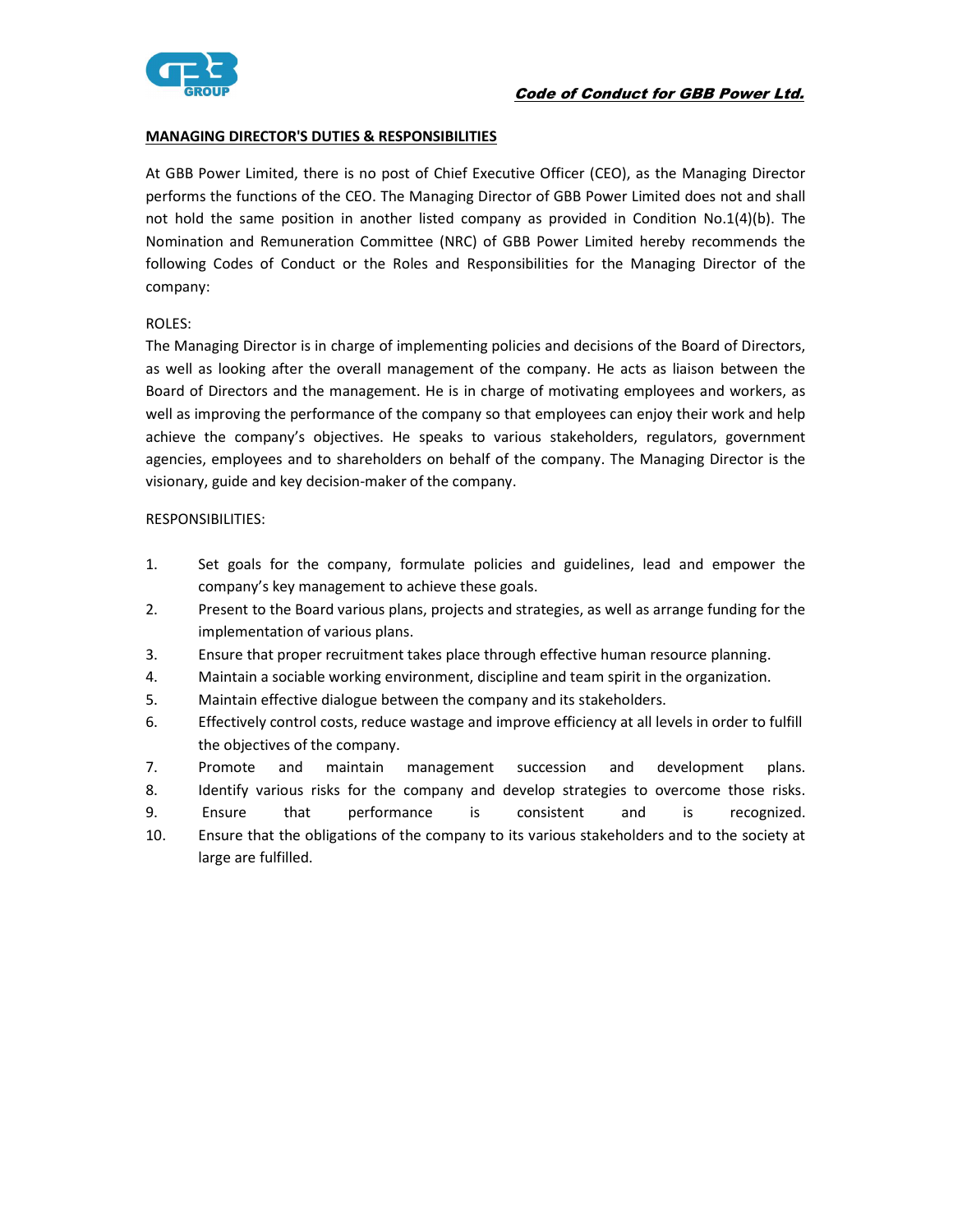

## CHIEF FINANCIAL OFFICER'S DUTIES & RESPONSIBILITIES

The NRC of the Company defines the roles, responsibilities and duties of the Chief Financial Officer (CFO) as follows:

Shall perform several tasks inclusive of preparing accounts, preparing budgets, operational reporting and interpreting, evaluating operating results, preparing income tax returns, establishing internal control procedures to safe-guard the company's assets.

i) Shall furnish necessary and classified information to the Board of Directors along with his analysis and suggestions as the CFO attends the Board Meetings. In order to strengthen and formalize corporate decision-making process, significant issues including those listed hereunder are required to be placed by the CFO for the information, consideration and decision of the Board of Directors: a) Annual business plans, cash flow projection, forecasts and long-term plans;

b) Budgets including capital, manpower and overhead budgets along with variance analysis;

c) Quarterly operating results of the company as a whole and in terms of its operating divisions or business segments;

d) Details of joint venture or collaboration agreements or agreements with distributors, agents, suppliers etc.;

e) Default in payment of principal and / or interest including penalties on late payments and other dues, to a creditor, bank or financial institutions or default in payment of public deposit;

f) Failure to recover material amounts of loans, advances and deposits made by the company including trade debts and inter-corporate finances; and

g) Significant public or product liability claims likely to be made against the company including any adverse judgment or order made on the conduct of the company.

ii) The CFO shall process and furnish all the information required for decision-making by the Board of Directors and the Chief Executive Officer / MD.

iii) The CFO shall provide all the necessary data to be presented in the 'Directors' Report' prepared under section 184 of the Companies Act 1994, and shall ensure the following:

(a) The financial statement, prepared by the management of the company, present fairly its states of affairs, the result of its operation, cash flows and changes in equities;

(b) Proper books of accounts of the company have been maintained;

(c) Appropriate accounting policies have been consistently applied in preparation of financial statements and accounting estimates are based on reasonable and prudent judgment;

(d) International accounting standards, as applicable in Bangladesh, have been followed in preparation of financial statements and any departure there from has been adequately disclosed;

(e) The system of internal control is sound in design and has been effectively implemented and monitored;

(f) There are no significant doubts upon the company's ability to continue as going concern; and

(g) There has been no material departure from the best practice of corporate governance as detailed in the Listing Regulations.

iv) In addition, thereto the CFO shall also provide necessary data on the following additional statements to be presented in the said Directors' Report:

a) Industry outlook and possible future development in the industry.

b) Segment-wise or product-wise performance.

c) Risks and concerns.

d) A discussion of Cost of Goods sold, Gross Profit Margin and Net Profit Margin;

e) Discussion on continuity of any extra-Ordinary gain or loss;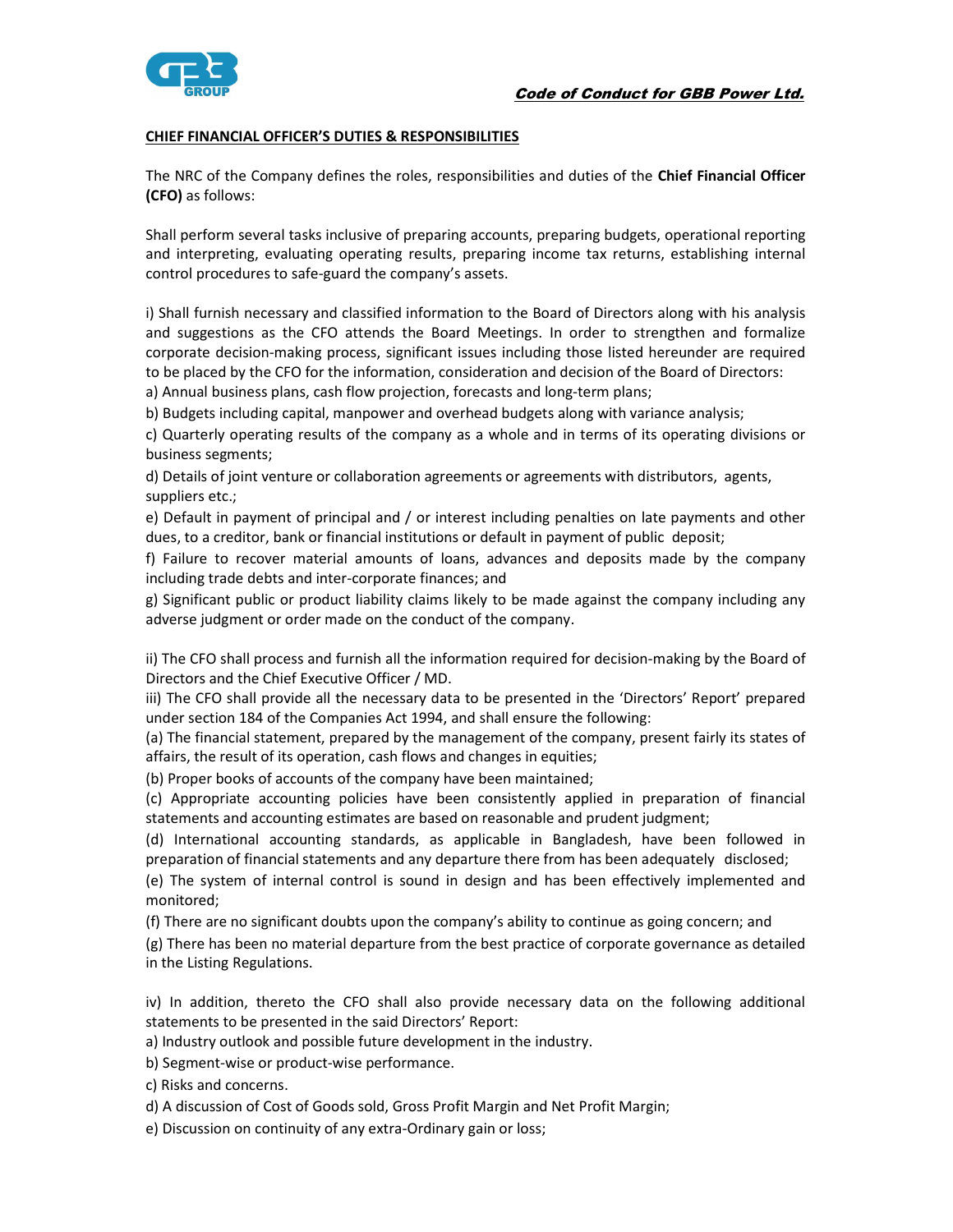

f) Basis for related party transactions – a statement of all related party transactions should be disclosed in the annual report;

g) Utilization of proceeds from public issues, right issues and / or through any other instruments;

h) An explanation if the financial results deteriorate after the company goes for Initial Public Offering (IPO), Repeat Public Offering (RPO), Right Offer, Direct Listing etc.;

i) If significant variance occurs between Quarterly Financial performance and Annual Financial Statements the management shall explain about the variance on their Annual report;

j) Remuneration to directors including Independent directors;

k) The financial statements prepared by the management of the company present fairly its state of affairs, the result of its operations, cash flows and changes in equity;

l) Proper books of accounts of the company have been maintained;

m) Appropriate accounting policies have been consistently applied in preparation of the financial statements and that the accounting estimates are based on reasonable and prudent judgment; n) International Accounting standards (IAS) / Bangladesh Accounting Standards (BAS) / International Financial Reporting Standards (IFRS) / Bangladesh Financial Reporting standards (BFRS), as applicable in Bangladesh, have been followed in preparation of the financial statements and any departure there-from has been adequately disclosed.

o) The system of internal control is sound in design and has been effectively implemented and monitored;

p) There are no significant doubts upon the company's ability to continue as a going concern, and if the company is not considered to be a going concern, the fact along with reasons thereof should be given;

q) Significant deviations from the last year's operating results of the company shall be highlighted and the reasons thereof should be explained;

r) Key operating and financial data of at least preceding five years shall be summarized;

s) Reasons shall be given if the company has not declared dividend (cash or stock) for the year;

t) Number of Board Meetings held during the year and attendance by each director shall be disclosed;

u) The pattern of shareholding shall be reported to disclose the aggregate number of shares (along with name-wise details) held by:

i) Parent / Subsidiary / Associated Companies and other related parties (name-wise details);

ii) Directors, Chief Executive Officer, Company secretary, Chief Financial Officer, Head of Internal Audit and their spouses and minor children (name-wise details);

iii) Top five salaried employees of the company other than the Directors, Chief executive Officer, Company secretary, Chief financial Officer and head of Internal Audit; and

iv) Shareholders holding ten per cent or more voting interest in the company (name-wise details);

v) In case of the appointment / re-appointment of a director, the company shall disclose the following information to the shareholders:

i) A brief resume of the director;

ii) Nature of his / her expertise in specific functional areas; and

iii) Names of companies in which the person also holds the directorship and the membership of committees of the Board.

v) The CFO of the company shall attend the meetings of the Board of Directors provided that the CFO shall not attend such part of a meeting of the Board of Directors which involves consideration of an agenda item relating to his personal matters.

vi) The CEO/MD and the CFO shall jointly certify to the Board that –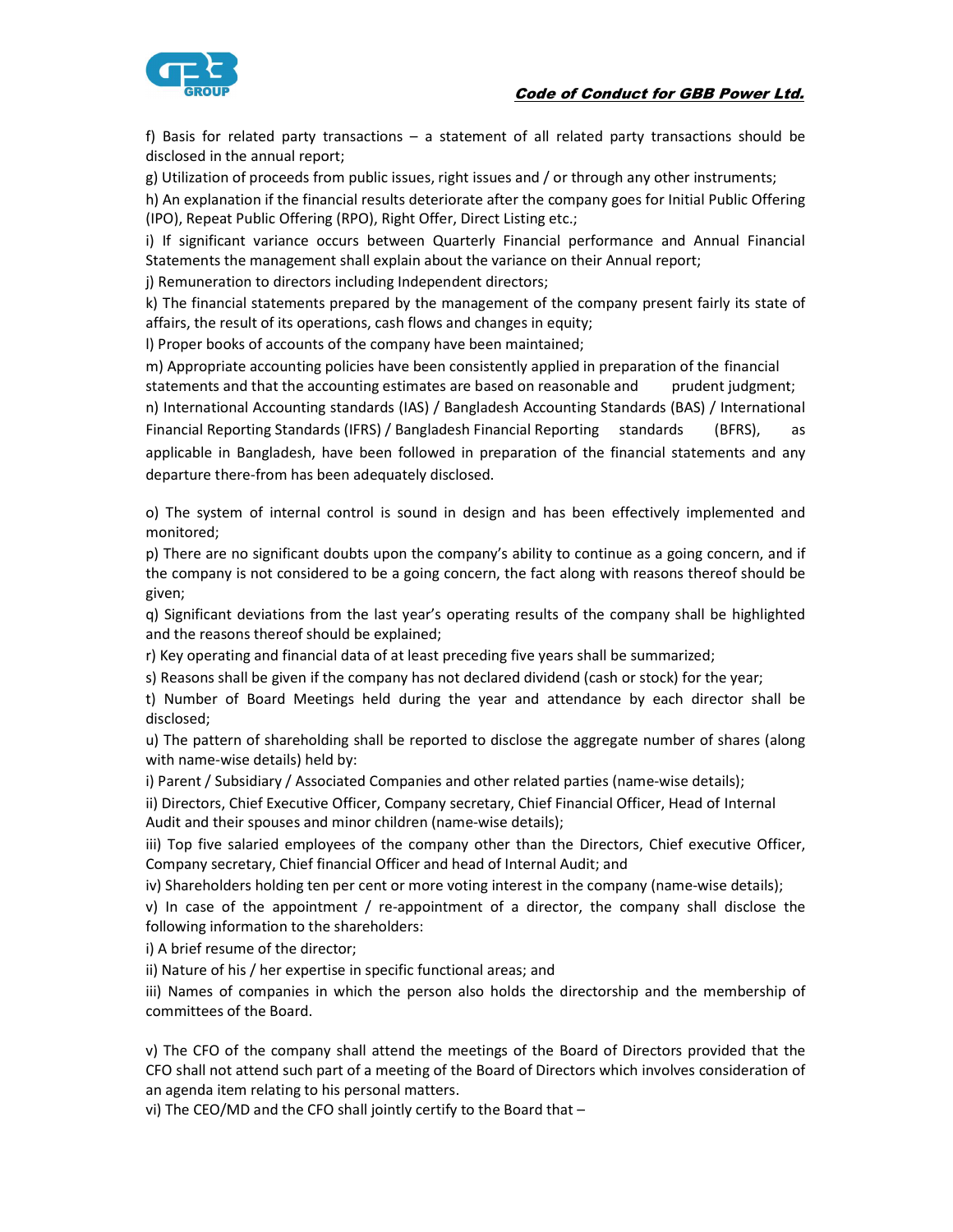# Code of Conduct for GBB Power Ltd.



a) They have reviewed financial statements for the year and to the best of their knowledge and belief:

 i) These statements do not contain any materially untrue statement or omit any material fact or contain statements that might be misleading;

 ii) These statements together present a true and fair view of the company's affairs and are in compliance with existing accounting standards and applicable laws.

b) There are, to the best of knowledge and belief, no transactions entered into by the company during the year which are fraudulent, illegal or violation of the company's code of conduct. c) The Certification of the MD or CEO shall be disclosed in the Annual Report.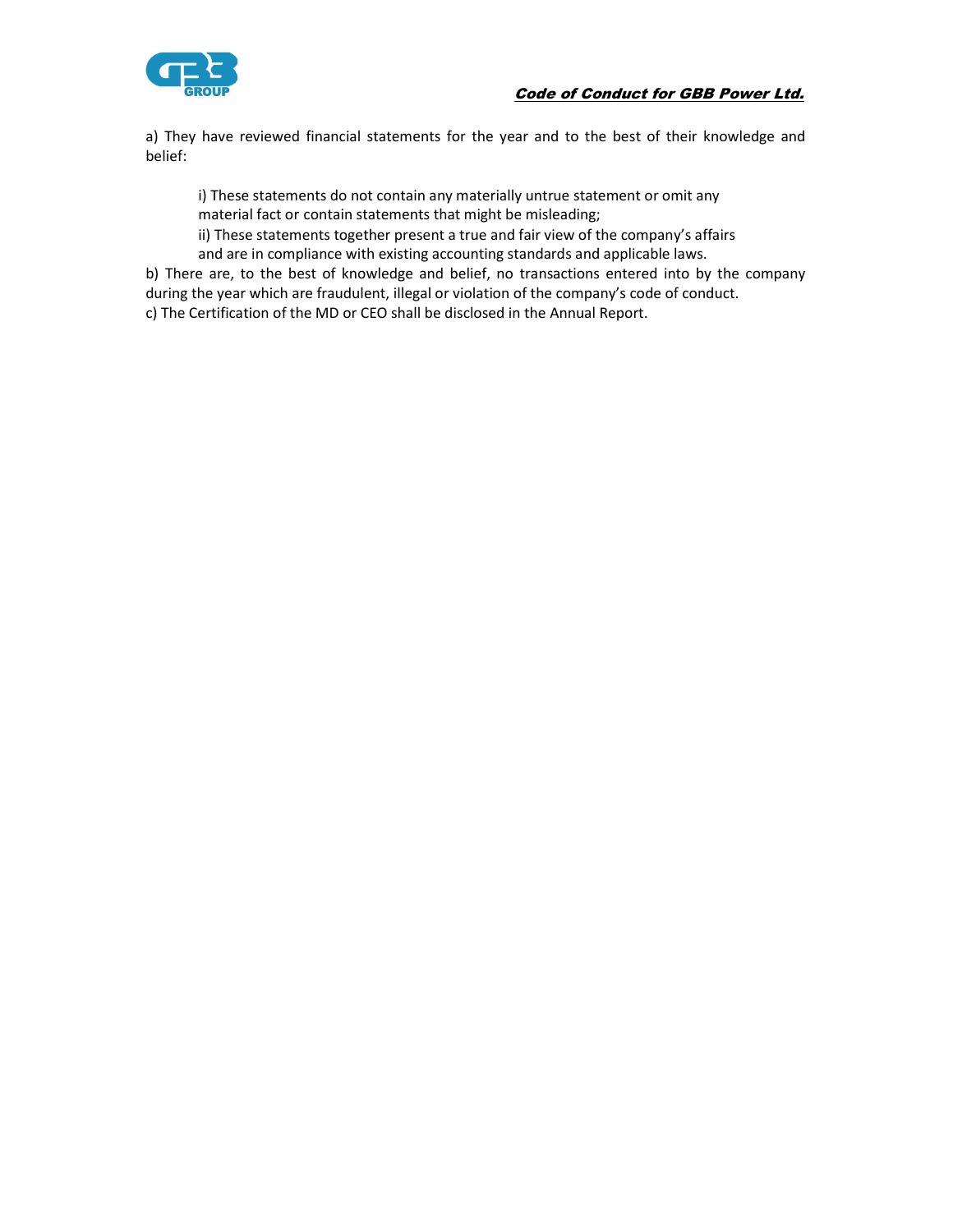

#### HEAD OF INTERNAL AUDIT AND COMPLIANCE (HIAC) DUTIES & RESPONSIBILITIES

The Head of Internal Audit & Compliance (HIAC) is to management Audit unit of the Company therefore should suitably be qualified and possess wide experience in internal audit and its management. The NRC of the Company defines the roles, responsibilities and duties of the Head of Internal Audit (Internal Control and Compliance) as follows:

 i) Shall plan, direct, control and motivate the resources available to ensure that the responsibilities of the internal audit are met.

 ii) Shall participate in the recruitment and selection of his staff. (New entrants to internal audit work should have time to familiarize themselves with the activities of the internal audit unit and the company and to demonstrate their suitability for audit work;

 iii) Shall promote and maintain adequate quality standards, establish methods or evaluating the work of his staff to ensure that the internal audit unit fulfils its responsibilities;

 iv) Shall prepare the internal audit plan and arrange the timing of internal audit assignments in consultation with the management concerned, except on those rare occasions where an unannounced visit is a necessary part of the audit approach;

v) Shall establish arrangements:

 a. to allocate internal audit assignments according to the level of and proficiency of internal audit staff;

 b. to ensure that internal auditors clearly understand the responsibilities and internal audit objectives;

 c. to communicate the scope of work to be performed and agree the program of work with each internal auditor;

 d. to provide and document evidence of adequate supervision, review and guidance during the internal audit assignment;

 e. to ensure that adequate working papers are prepared to support internal audit findings and conclusions; and

 f. to ensure that internal audit's performance is in accordance with the internal audit plan or that any significant variations have been explained;

 vi) shall establish arrangements to evaluate the performance of the internal audit unit in which he gives an assessment of how effectively the objectives of the function have been met;

 vii) shall carry out independent appraisal of the effectiveness of the policies, procedures and standards by which the company's financial, physical and information resources are managed;

viii) shall act as facilitator in business risk management;

 ix) shall manage regulatory risks and controls for the assigned regulation, law or line of business to ensure compliance with applicable laws and regulations;

 x) shall work with management to ensure a system is in place which ensures that all major risks of the company are identified and analyzed;

 xi) shall plan, organize and carry out the internal audit function including preparation of audit plan, scheduling, assigning work and estimating resource needs;

 xii) shall report to both the Audit Committee and the management on the policies, programs and activities of internal audit department;

 xiii) shall co-ordinate coverage with the external auditors and ensure that each party is not only aware of the other's work but also well briefed on areas of concern;

 xiv) shall make recommendations on the systems and procedures being reviewed, report on the findings and recommendations and monitor management's response and implementation;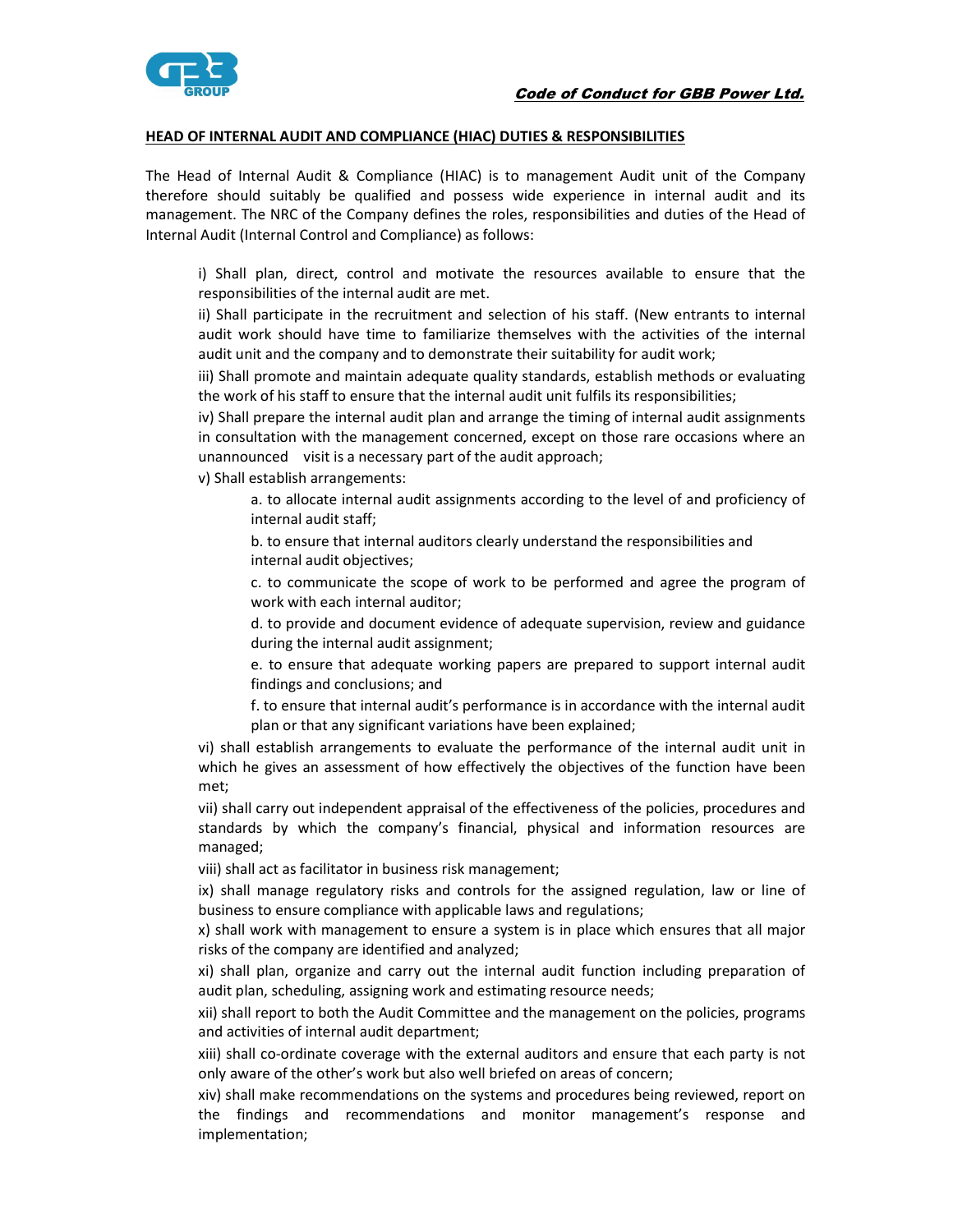# Code of Conduct for GBB Power Ltd.



 xv) shall review and report on the accuracy, timeliness and relevance of the financial and other information that is provided for management;

 xvi) shall conduct any reviews or tasks requested by the audit committee and management provided that such reviews and tasks do not compromise the independence or objectivity of the internal audit function;

 xvii) shall provide both the management and the audit committee with an opinion on the internal controls in the company; and

 xviii) shall monitor and evaluate operations, programs, processes and / or practices for quality and effectiveness and to make recommendations for improvement.

#### REPORTING AND FOLLOW-UP:

Internal audit reports provide a formal means of communicating to management the results arising from audit undertaken. Such reports should include audit findings, recommendations and conclusions relating to the adequacy of and compliance with the system of internal control and the efficiency, effectiveness and economy of operations in the area covered by the audit. The aim of every internal audit report should be:

a) to prompt management action to implement recommendations for change leading to improvement in performance and control; and

b) to provide a formal record of points arising from the internal audit assignment and, where applicable, of agreements reached with management.

The Head of Internal Audit and Compliance should produce clear, constructive and concise written reports based on sufficient, relevant and reliable evidence, which should:

a) state the scope, purpose, extent and conclusions of the internal audit assignment;

b) make recommendations which are appropriate and relevant, and which flow from the conclusions; and

c) acknowledge the action taken, or proposed, by management.

Internal audit evidence is information obtained by an internal auditor which enables conclusions to be formed on which recommendations can be based. The Internal auditor shall determine what evidence will be necessary by exercising judgment in the light of the objectives of the internal audit assignment. This judgment will be influenced by the scope of the assignment, the significance of the matters under review, the relevance and the reliability of available evidence and the cost and time involved in obtaining it. The collection and assessment of internal audit evidence shall be recorded and reviewed to provide reasonable assurance that conclusions are soundly based and internal audit objectives achieved.

While the Head of Internal Audit and Compliance may clear minor matters which do not indicate a consistent or systematic weakness with members of staff directly involved, matters of consequence should be reported formally in writing to management and the Audit Committee.

The Head of Internal Audit and Compliance should ensure that reports are sent to the Audit Committee as well as to the managers who have a direct responsibility for the unit or function being audited and who have the authority to take action on the internal audit recommendations.

It is management's responsibility to ensure that proper consideration is given to internal audit reports. The Head of Internal Audit should ensure that appropriate arrangements are made to determine whether action has been taken on internal audit recommendations or that management has understood and assumed the risk of not taking action. The status of implementation, in respect of matter of consequence, so determined should be reported to the appropriate levels of management and to the Audit Committee to enhance internal audit effectiveness.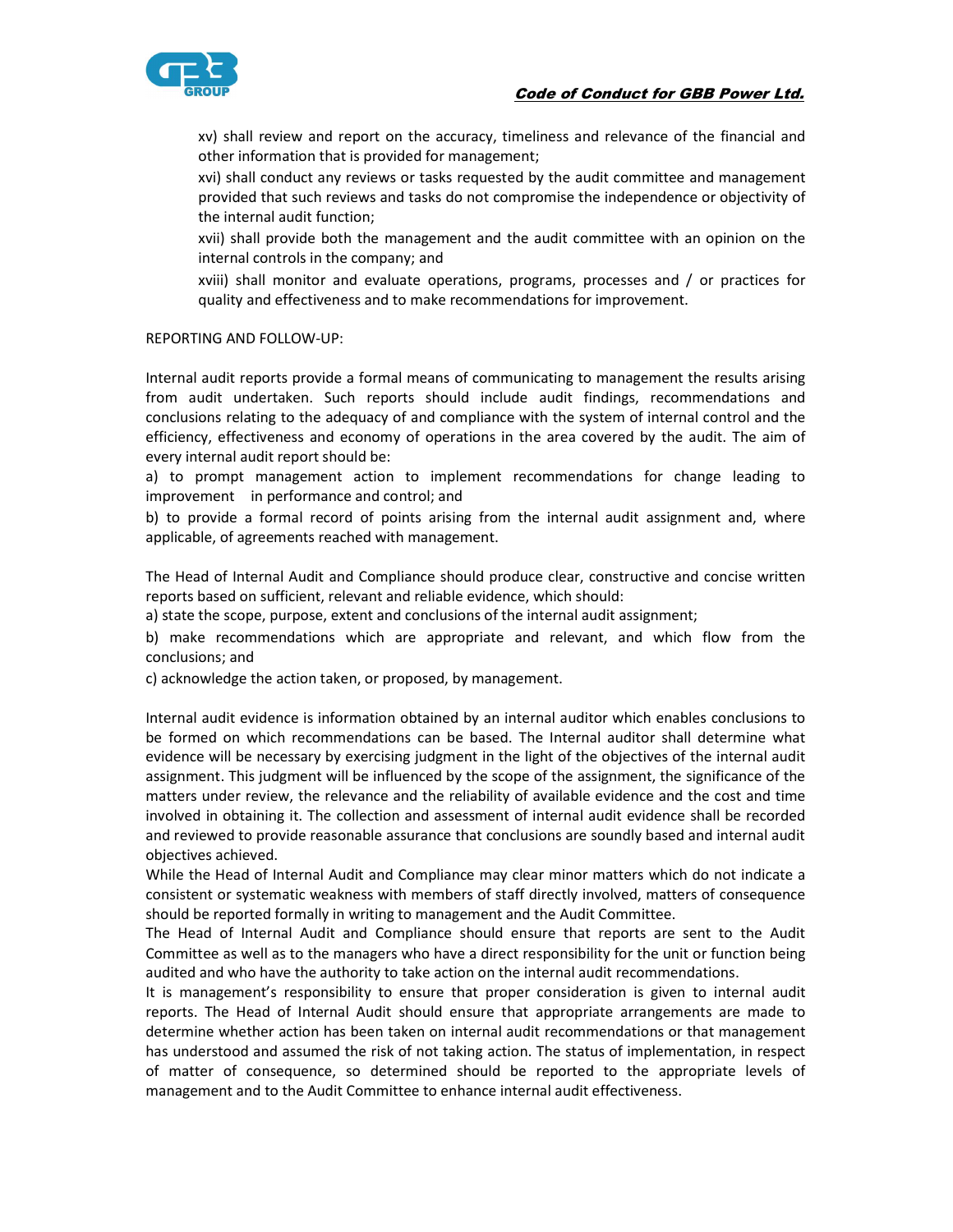

## COMPANY SECRETARY'S DUTIES & RESPONSIBILITIES

- 1. Arrange Board meeting with the consent of the Chairman of the Board and the Managing Director and also arrange General meeting of the shareholders as and where necessary.
- 2. Ensure timely circulation of notice and Board working papers to the Directors for Board meeting.
- 3. Ensure recording of minutes of the Board meeting and that of the General meeting of the shareholders.
- 4. Provide guidance and activities to the Board Members in discharging their duties and responsibilities under the rules and regulations to which they are subject.
- 5. Sign contracts, agreements and lease documents on behalf of the Company.
- 6. Circulate the relevant part of the decisions of the Board to the respective officials of the Company for implementation.
- 7. Arrange to keep records and documents related to Board meeting and General meetings of the shareholders.
- 8. Direct and provide functional guidance to the sub-ordinate officials in performing their responsibilities.
- 9. Carryout Annual Performance Appraisal of the employees under control.
- 10. Evaluate performance targets fixed by the Board from time to time.
- 11. Ensure maintenance of good corporate governance through monitoring, advice and reporting.
- 12. Arrange publication of "Price Sensitive Information" in the press media and circulation of Annual Reports in timely manner.
- 13. Arrange timely submission of statutory and regulatory reports and ensure compliance.
- 14. Carryout any other duties as directed by the Management from time to time.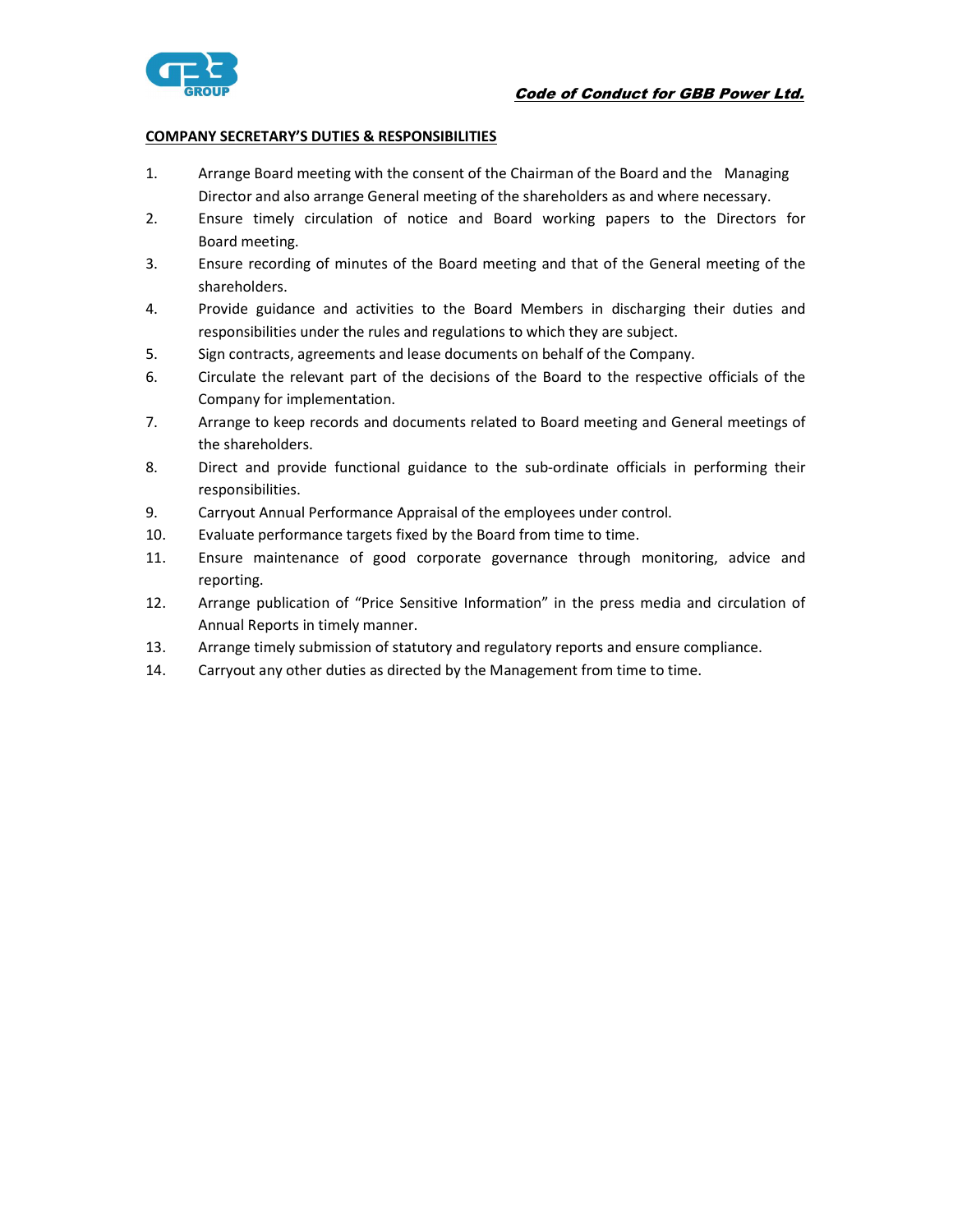

### CODE OF CONDUCT FOR THE BOARD

The Board of Directors' key purpose is to ensure the Company's prosperity by collectively directing the Company's affairs and meeting the appropriate interests of its shareholders and stakeholders. In addition to business and financial issues, Boards of Directors must deal with challenges and issues relating to corporate governance, corporate social responsibility and corporate ethics.

This Code of Conduct for the Chairperson, other Board Members and Chief Executive Officer has been framed and adopted by the Company in compliance with the requirements of the Condition 1(7) of Corporate Governance Code vide Notification No. BSEC/CMRRCD/2006-158/207/ Admin/80 dated 3 June 2018 of Bangladesh Securities and Exchange Commission.

This Code is intended to provide guidance to the Chairperson, other Board members and Chief Executive Officer to manage the affairs of the Company in an ethical manner. The Company confirms its desire to lead and promote good ethical behavior and corporate governance and the purpose of this code is to recognize and emphasize upon the ethical behavior and to develop a culture of honesty and accountability.

#### Applicability

This Code shall be applicable and binding on the Chairperson, other Board Members and Chief Executive Officer of the Company. They will continue to comply it with other applicable/to be applicable policies, rules and procedures of the Company.

#### Principles of the Code

The Chairperson, other Board Members and Chief Executive Officer of the Company shall act within the authority conferred upon them, in the best interests of the Company.

#### Code of Conduct

#### 1. Prudent conduct and behavior

- o The Chairperson, other Board Members and Chief Executive Officer shall act honestly, ethically, in good faith and in the best interest of the Company.
- $\circ$  Whilst carrying out the duties, the Chairperson, other Board Members and Chief Executive Officer shall ensure that it is executed in terms of the authorizations granted and within the limits prescribed under the relevant policies, codes, guidelines and other directives issued by the Board of Directors of the Company, from time to time.
- o The Chairperson, other Board Members and Chief Executive Officer shall be free from exercising in any discriminatory practice or behavior based on race, color, sex, age, religion, ethnic or national origin, disability or any other unlawful basis.
- o The Chairperson, other Board members and Chief Executive Officer shall conduct themselves in a professional, courteous and respectful manner and shall not take any improper advantage of their position.
- $\circ$  The Chairperson, other Board Members and Chief Executive Officer shall use the Company's assets, property, proprietary information and intellectual rights for business purposes of the Company and not for any personal benefits or gains.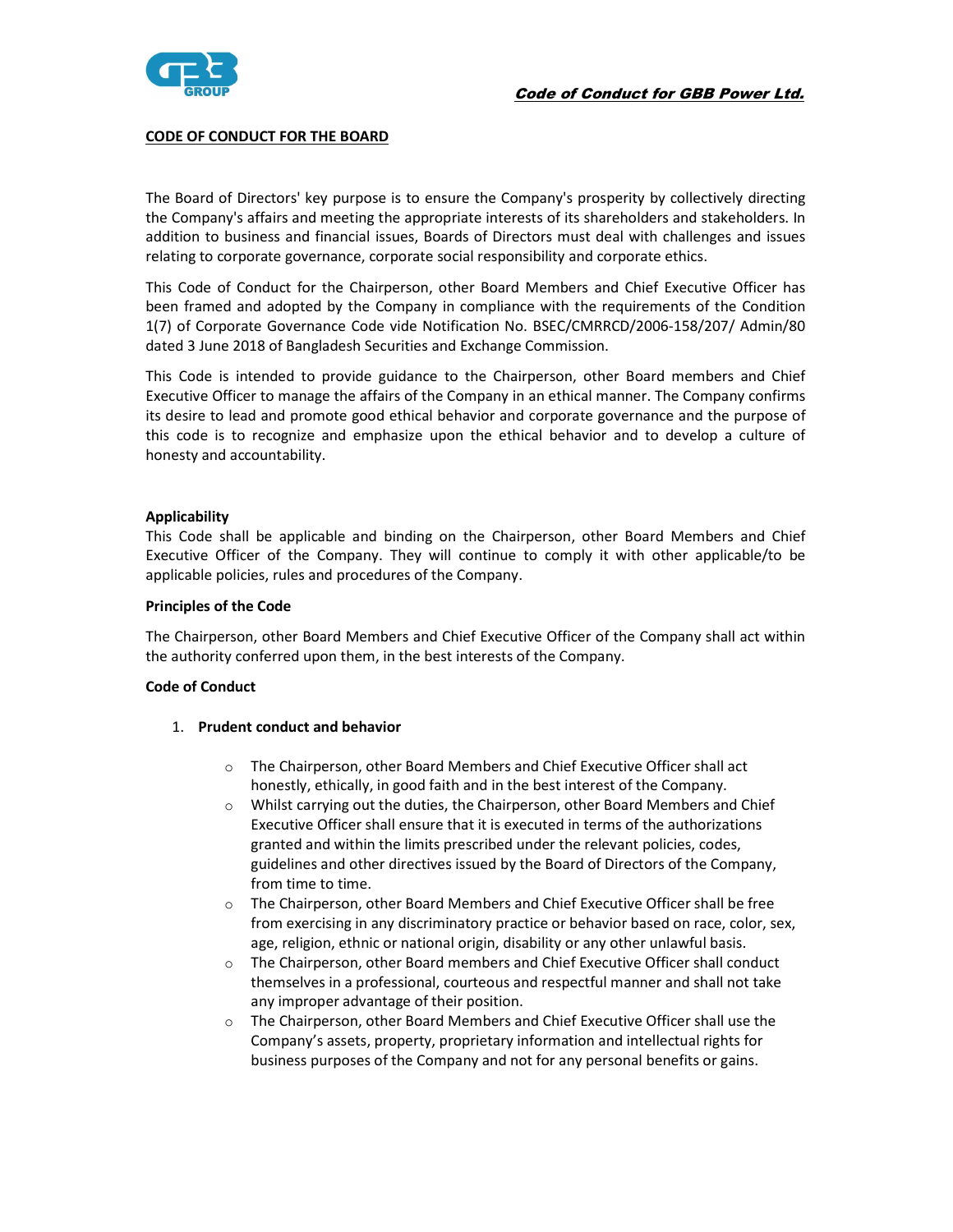



## 2. Confidentiality

- $\circ$  The Chairperson, other Board Members and Chief Executive Officer should conduct themselves to meet the expectations of operational transparency of the stakeholders while maintaining confidentiality of information in order to foster a culture conducive to good decision making. "Confidential information" includes, amongst others, all information of the Company not authorized by the management of the Company for public dissemination.
- $\circ$  All confidential information must be held in confidence, unless authorized by the Board or otherwise permissible in accordance with this Code; or the same is part of the public domain at the time of disclosure; or is required to be disclosed in accordance with applicable laws.

## 3. Conflict of interest

- $\circ$  The Chairperson, other Board Members and Chief Executive Officer shall not enter into any transaction which is or may likely to have a conflict with the interest of the Company.
- o The Chairperson, other Board Members and Chief Executive Officer should disclose to the Board whether they directly, indirectly or on behalf of third parties have a material interest in any transaction or matter directly affecting the Company.
- $\circ$  All transactions having conflict of interest should be carried out in accordance with law and be fully disclosed to the Board of Directors.

#### 4. Compliance with Laws, Rules and Regulations

o The Chairperson, other Board Members and Chief Executive Officer shall ensure compliance with the various legal/regulatory requirements as applicable to the business of the Company and endeavor that before any directions are given or decisions taken, relevant legal/regulatory requirements are considered.

#### 5. Prohibition of Insider Trading:

- $\circ$  The Chairperson, other Board Members and Chief Executive Officer shall comply with all laws, rules, and regulations governing trading in the shares of the Company and the Company's Code of Conduct for Prohibition of Insider Trading in dealing with the securities of the Company which, inter-alia, prohibits buying or selling of the Company's securities on the basis of any unpublished price sensitive information and prohibits disclosure of such information to any other person (including relatives) where such information may be used by such person for his or her personal benefit or gain.
- o The Chairperson, other Board Members and Chief Executive Officer should comply with the provision of the Companies Act, 1994 and applicable rules and regulations issued by the Bangladesh Securities Exchange Commission, AIM of London Stock Exchange, Dhaka Stock Exchange and Chittagong Stock Exchange, insofar as they relate to prohibitions on insider trading.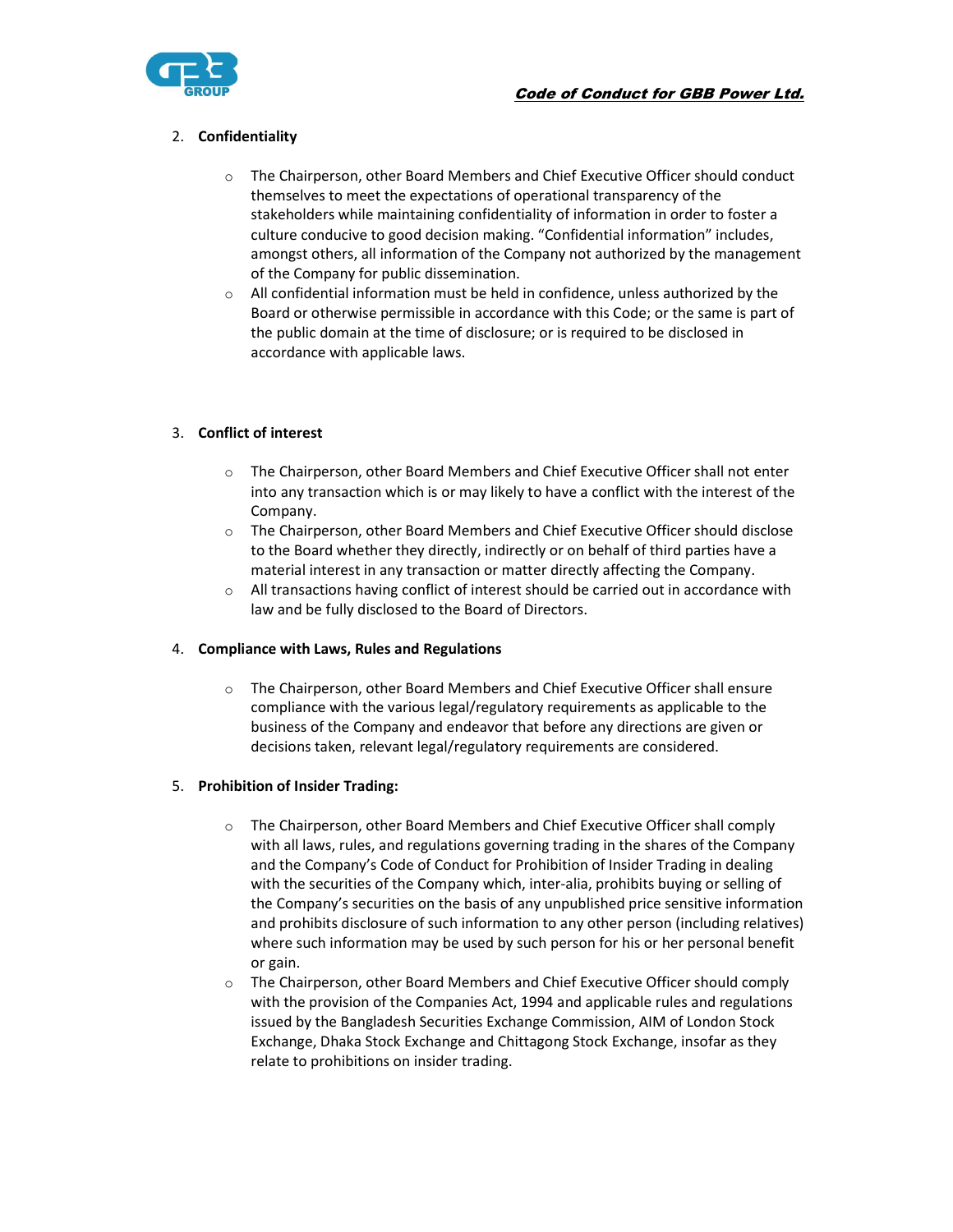

## 6. Relationship with Environment:

- $\circ$  The Chairperson, other Board Members and Chief Executive Officer should cause the Company to strive to provide a safe and healthy working environment and comply, in the conduct of the business affairs of the Company, with all regulations regarding the preservation of the environment of the industry it operates in.
- $\circ$  The Company should be committed to prevent the wasteful use of natural resources and minimize any hazardous impact of the development, production, use and disposal of any of its products and services on the ecological environment in accordance with the applicable laws.

## 7. Relationship with Employees:

- o The Chairperson, other Board Members and Chief Executive Officer should strive for causing the Company to maintain cordial employee relations.
- $\circ$  The Chairperson, other Board Members and Chief Executive Officer should cause the Company to build competency based human resource systems and maintain human resource policies that have been directed at managing the growth of the organization efficiently.
- $\circ$  The Chairperson, other Board Members and Chief Executive Officer should assist the Company in further aligning its human resource policies, processes and initiatives to meet its business needs.

## 8. Relationship with Customers:

- o The Chairperson, other Board Members and Chief Executive Officer should ensure that the Company is committed to supply products and services of the highest quality standards backed by efficient after-sales service consistent with the requirements of the customers to ensure their total satisfaction.
- $\circ$  The Chairperson, other Board Members and Chief Executive Officer should ensure that Company will properly engage in product advertising, publicity, and sales promotion activities to avoid misleading the customers.
- o The Chairperson, other Board Members and Chief Executive Officer should ensure that the Company will engage in free and open competition with competitors to maintain its stance as a company trusted by customers and society.

## 9. Relationship with Suppliers:

- $\circ$  This Code contains general requirements applicable to all suppliers to Company. Supplier contracts may contain more specific provisions addressing some of these same issues. Nothing in this Code is meant to supersede any specific provision in a particular contract, and to the extent there is any inconsistency between this Code and any other provision of a particular contract, the other provision will prevail.
- $\circ$  The Chairperson, other Board Members and Chief Executive Officer should act in the best interest of the Company. Accordingly, the Chairperson, other Board Members and Chief Executive Officer should have no relationship, financial or otherwise, with any supplier that might conflict, or appear to conflict, with the Chairperson, other Board Members and Chief Executive Officer's obligation to act in the best interest of Company.